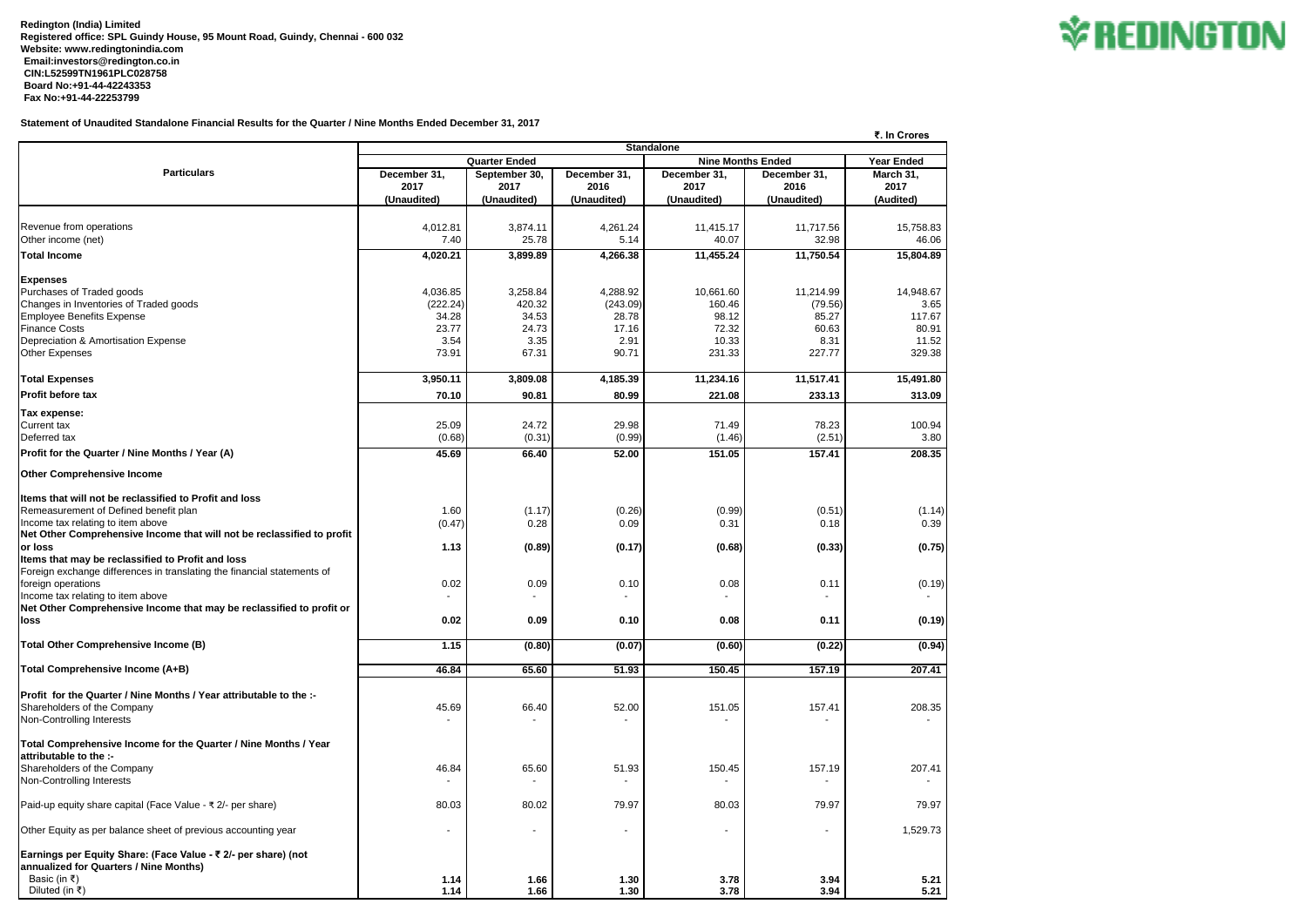**Redington (India) Limited Registered office: SPL Guindy House, 95 Mount Road, Guindy, Chennai - 600 032 Website: www.redingtonindia.com Email:investors@redington.co.in CIN:L52599TN1961PLC028758 Board No:+91-44-42243353 Fax No:+91-44-22253799**

**Statement of Unaudited Consolidated Financial Results for the Quarter / Nine Months Ended December 31, 2017**

|                                                                           |                                   |                      |                          |                              |                          | ₹. In Crores |  |  |  |
|---------------------------------------------------------------------------|-----------------------------------|----------------------|--------------------------|------------------------------|--------------------------|--------------|--|--|--|
| <b>Particulars</b>                                                        | Consolidated<br><b>Year Ended</b> |                      |                          |                              |                          |              |  |  |  |
|                                                                           |                                   | <b>Quarter Ended</b> |                          |                              | <b>Nine Months Ended</b> |              |  |  |  |
|                                                                           | December 31,                      | September 30,        | December 31,             | December 31,                 | December 31,             | March 31,    |  |  |  |
|                                                                           | 2017                              | 2017                 | 2016                     | 2017                         | 2016                     | 2017         |  |  |  |
|                                                                           | (Unaudited)                       | (Unaudited)          | (Unaudited)              | (Unaudited)                  | (Unaudited)              | (Audited)    |  |  |  |
|                                                                           |                                   |                      |                          |                              |                          |              |  |  |  |
| Revenue from operations                                                   | 11,728.40                         | 10,544.07            | 10,962.42                | 32,145.37                    | 30,321.10                | 41,114.65    |  |  |  |
| Other income (net)                                                        | 9.79                              | 7.77                 | 7.61                     | 25.41                        | 21.81                    | 41.39        |  |  |  |
| <b>Total Income</b>                                                       | 11,738.19                         | 10,551.84            | 10,970.03                | 32,170.78                    | 30,342.91                | 41,156.04    |  |  |  |
| <b>Expenses</b>                                                           |                                   |                      |                          |                              |                          |              |  |  |  |
| Purchases of Traded goods                                                 | 11,599.95                         | 9,379.66             | 10,996.03                | 30,275.95                    | 28,529.96                | 38,437.43    |  |  |  |
| Changes in Inventories of Traded goods                                    | (467.55)                          | 566.39               | (646.60)                 | 115.80                       | 123.71                   | 360.54       |  |  |  |
| Employee Benefits Expense                                                 | 158.79                            | 165.97               | 155.40                   | 476.76                       | 461.70                   | 627.25       |  |  |  |
| <b>Finance Costs</b>                                                      | 38.81                             | 39.23                | 34.82                    | 119.54                       | 119.20                   | 157.03       |  |  |  |
|                                                                           |                                   |                      |                          |                              |                          |              |  |  |  |
| Depreciation & Amortisation Expense                                       | 14.85                             | 14.16                | 14.19                    | 42.91                        | 40.90                    | 54.68        |  |  |  |
| <b>Other Expenses</b>                                                     | 227.28                            | 233.74               | 230.47                   | 692.47                       | 613.46                   | 864.60       |  |  |  |
| <b>Total Expenses</b>                                                     | 11,572.13                         | 10,399.15            | 10,784.31                | 31,723.43                    | 29,888.93                | 40,501.53    |  |  |  |
| <b>Profit before tax</b>                                                  | 166.06                            | 152.69               | 185.72                   | 447.35                       | 453.98                   | 654.51       |  |  |  |
| Tax expense:                                                              |                                   |                      |                          |                              |                          |              |  |  |  |
| <b>Current tax</b>                                                        | 40.97                             | 35.86                | 56.59                    | 108.53                       | 125.54                   | 171.34       |  |  |  |
| Deferred tax                                                              | (0.98)                            | 1.31                 | 3.35                     | (2.07)                       | 5.02                     | 6.43         |  |  |  |
| Profit for the Quarter / Nine Months / Year (A)                           | 126.07                            | 115.52               | 125.78                   | 340.89                       | 323.42                   | 476.74       |  |  |  |
|                                                                           |                                   |                      |                          |                              |                          |              |  |  |  |
| <b>Other Comprehensive Income</b>                                         |                                   |                      |                          |                              |                          |              |  |  |  |
| Items that will not be reclassified to Profit and loss                    |                                   |                      |                          |                              |                          |              |  |  |  |
| Remeasurement of Defined benefit plan                                     | 1.89                              | (1.93)               | (0.78)                   | (1.74)                       | (1.25)                   | (1.59)       |  |  |  |
| Income tax relating to item above                                         | (0.56)                            | 0.55                 | 0.19                     | 0.59                         | 0.36                     | 0.55         |  |  |  |
| Net Other Comprehensive Income that will not be reclassified to profit    |                                   |                      |                          |                              |                          |              |  |  |  |
| lor loss                                                                  | 1.33                              | (1.38)               | (0.59)                   | (1.15)                       | (0.89)                   | (1.04)       |  |  |  |
| Items that may be reclassified to Profit and loss                         |                                   |                      |                          |                              |                          |              |  |  |  |
|                                                                           |                                   |                      |                          |                              |                          |              |  |  |  |
| Foreign exchange differences in translating the financial statements of   |                                   |                      |                          |                              |                          |              |  |  |  |
| foreign operations                                                        | (51.78)                           | 22.77                | 32.20                    | (36.11)                      | 37.88                    | (68.48)      |  |  |  |
| Income tax relating to item above                                         |                                   |                      |                          |                              |                          |              |  |  |  |
| Net Other Comprehensive Income that may be reclassified to profit or      |                                   |                      |                          |                              |                          |              |  |  |  |
| loss                                                                      | (51.78)                           | 22.77                | 32.20                    | (36.11)                      | 37.88                    | (68.48)      |  |  |  |
| <b>Total Other Comprehensive Income (B)</b>                               | (50.45)                           | 21.39                | 31.61                    | (37.26)                      | 36.99                    | (69.52)      |  |  |  |
|                                                                           |                                   |                      |                          |                              |                          |              |  |  |  |
| Total Comprehensive Income (A+B)                                          | 75.62                             | 136.91               | 157.39                   | 303.63                       | 360.41                   | 407.22       |  |  |  |
| <b>Profit for the Quarter / Nine Months / Year attributable to the :-</b> |                                   |                      |                          |                              |                          |              |  |  |  |
| Shareholders of the Company                                               | 127.39                            | 112.57               | 118.23                   | 338.36                       | 311.52                   | 464.22       |  |  |  |
| Non-Controlling Interests                                                 | (1.32)                            | 2.95                 | 7.55                     | 2.53                         | 11.90                    | 12.52        |  |  |  |
|                                                                           |                                   |                      |                          |                              |                          |              |  |  |  |
| Total Comprehensive Income for the Quarter / Nine Months / Year           |                                   |                      |                          |                              |                          |              |  |  |  |
| attributable to the :-                                                    |                                   |                      |                          |                              |                          |              |  |  |  |
| Shareholders of the Company                                               | 76.94                             | 133.96               | 149.84                   | 301.10                       | 348.51                   | 394.70       |  |  |  |
| Non-Controlling Interests                                                 | (1.32)                            | 2.95                 | 7.55                     | 2.53                         | 11.90                    | 12.52        |  |  |  |
|                                                                           |                                   |                      |                          |                              |                          |              |  |  |  |
| Paid-up equity share capital (Face Value - ₹ 2/- per share)               | 80.03                             | 80.02                | 79.97                    | 80.03                        | 79.97                    | 79.97        |  |  |  |
| Other Equity as per balance sheet of previous accounting year             | ٠                                 |                      | $\overline{\phantom{a}}$ | $\qquad \qquad \blacksquare$ |                          | 3,067.94     |  |  |  |
| Earnings per Equity Share: (Face Value - ₹ 2/- per share) (not            |                                   |                      |                          |                              |                          |              |  |  |  |
| annualized for Quarters / Nine Months)                                    |                                   |                      |                          |                              |                          |              |  |  |  |
| Basic (in ₹)                                                              | 3.18                              | 2.81                 | 2.96                     | 8.46                         | 7.79                     | 11.61        |  |  |  |
| Diluted (in ₹)                                                            | 3.18                              | 2.81                 | 2.96                     | 8.46                         | 7.79                     | 11.61        |  |  |  |